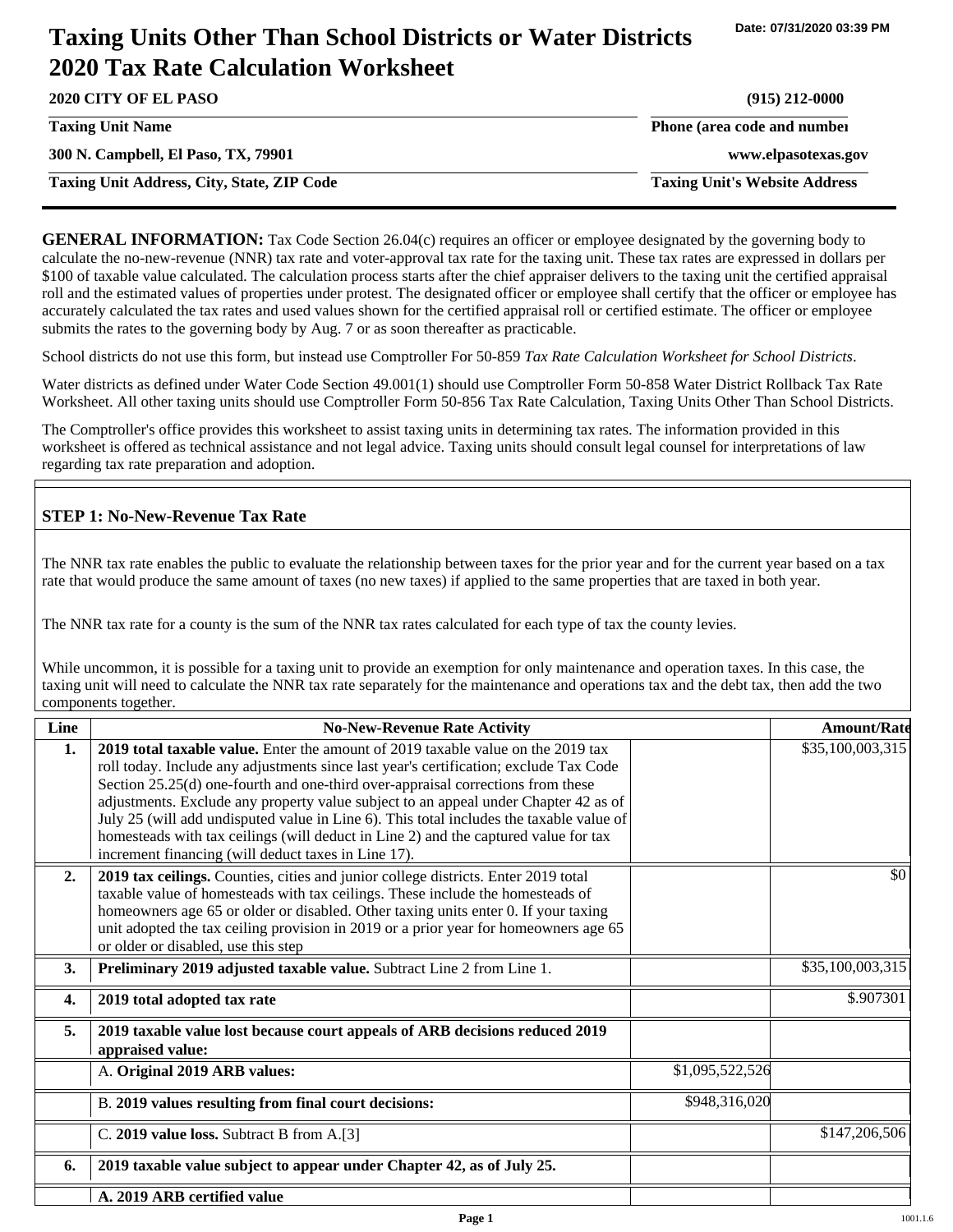| Line | <b>No-New-Revenue Rate Activity</b>                                                                                                                                                                                                                                                                                                                                                                                                                                                |                  | <b>Amount/Rate</b> |
|------|------------------------------------------------------------------------------------------------------------------------------------------------------------------------------------------------------------------------------------------------------------------------------------------------------------------------------------------------------------------------------------------------------------------------------------------------------------------------------------|------------------|--------------------|
|      |                                                                                                                                                                                                                                                                                                                                                                                                                                                                                    | 1,463,153,181    |                    |
|      | B. 2019 disputed value:                                                                                                                                                                                                                                                                                                                                                                                                                                                            | 482,798,702      |                    |
|      | C. 2019 undisputed value Subtract B from A                                                                                                                                                                                                                                                                                                                                                                                                                                         |                  | 980,354,479        |
| 7.   | 2019 Chapter 42-related adjusted values. Add Line 5 and 6                                                                                                                                                                                                                                                                                                                                                                                                                          |                  | 1,127,560,985      |
| 8.   | 2019 taxable value, adjusted for court-ordered reductions. Add Line 3 and Line<br>7                                                                                                                                                                                                                                                                                                                                                                                                |                  | \$36,227,564,300   |
| 9.   | 2019 taxable value of property in territory the taxing unit deannexed after Jan.<br>1, 2019. Enter the 2019 value of property in deannexed territory.[4]                                                                                                                                                                                                                                                                                                                           |                  | \$0                |
| 10.  | 2019 taxable value lost because property first qualified for an exemption in<br>2020. If the taxing unit increased an original exemption, use the difference between<br>the original exempted amount and the increased exempted amount. Do not include<br>value lost due to freeport, goods-in-transit, temporary disaster exemptions. Note<br>that lowering the amount or percentage of an existing exemption in 2020 does not<br>create a new exemption or reduce taxable value. |                  |                    |
|      | A. Absolute exemptions. Use 2019 market value:                                                                                                                                                                                                                                                                                                                                                                                                                                     | \$12,156,815     |                    |
|      | <b>B. Partial exemptions.</b> 2020 exemption amount or 2020 percentage exemption times<br>2019 value:                                                                                                                                                                                                                                                                                                                                                                              | \$104,105,169    |                    |
|      | C. Value loss. Add A and B. <sup>6</sup>                                                                                                                                                                                                                                                                                                                                                                                                                                           |                  | \$116,261,984      |
| 11.  | 2019 taxable value lost because property first qualified for agricultural<br>appraisal (1-d or 1-d-1), timber appraisal, recreational/scenic appraisal or<br>public access airport special appraisal in 2020. Use only properties that qualified<br>in 2020 for the first time; do not use properties that qualified in 2019.<br>A. Use 2019 market value:                                                                                                                         | \$17,276         |                    |
|      |                                                                                                                                                                                                                                                                                                                                                                                                                                                                                    | \$590            |                    |
|      | B. 2020 productivity or special appraised value:                                                                                                                                                                                                                                                                                                                                                                                                                                   |                  |                    |
|      | C. Value loss. Subtract B from A.                                                                                                                                                                                                                                                                                                                                                                                                                                                  |                  | \$16,686           |
| 12.  | Total adjustments for lost value. Add Lines 9, 10C and 11C.                                                                                                                                                                                                                                                                                                                                                                                                                        |                  | \$116,278,670      |
| 13.  | Adjusted 2019 taxable value. Subtract Line 12 from Line 8                                                                                                                                                                                                                                                                                                                                                                                                                          |                  | \$36,111,285,630   |
| 14.  | Adjusted 2019 taxes. Multiply Line 4 by Line 13 and divide by \$100                                                                                                                                                                                                                                                                                                                                                                                                                |                  | \$327,638,055      |
| 15.  | Taxes refunded for years preceding tax year 2019. Enter the amount of taxes<br>refunded by the district for tax years preceding tax year 2019. Types of refunds<br>include court decisions, Tax Code Section 25.25(b) and (c) corrections and Tax Code<br>Section 31.11 payment errors. Do not include refunds for tax year 2019. This line<br>applies only to tax years preceding tax year 2019. [8]                                                                              |                  | \$1,834,152        |
| 16.  | Taxes in tax increment financing (TIF) for tax year 2019 Enter the amount of<br>taxes paid into the tax increment fund for a reinvestment zone as agreed by the<br>taxing unit. If the taxing unit has no 2020 captured appraised value in Line 18D,<br>enter 0. <sup>9</sup>                                                                                                                                                                                                      |                  | \$6,015,699        |
| 17.  | Adjusted 2019 levy with refunds and TIF adjustment. Add Lines 14, and 15,<br>subtract Line 16. <sup>10</sup>                                                                                                                                                                                                                                                                                                                                                                       |                  | \$323,456,508      |
| 18.  | Total 2020 taxable value on the 2020 certified appraisal roll today. This value<br>includes only certified values or certified estimate of values and includes the total<br>taxable value of homesteads with tax ceilings (will deduct in Line 20). These<br>homesteads include homeowners age 65 or older or disabled. <sup>11</sup>                                                                                                                                              |                  |                    |
|      | <b>A.Certified values</b>                                                                                                                                                                                                                                                                                                                                                                                                                                                          | \$36,344,358,219 |                    |
|      | B. Counties Include railroad rolling stock values certified by the Comptroller s<br>office                                                                                                                                                                                                                                                                                                                                                                                         | \$0              |                    |
|      | C. Pollution control and energy storage system exemption Deduct the value of<br>property exempted for the current tax year for the first time as pollution control or<br>energy storage system property                                                                                                                                                                                                                                                                            | \$0              |                    |
|      | D. Tax increment financing Deduct the 2020 captured appraised value of property<br>taxable by a taxing unit in a tax increment financing zone for which the 2020 taxes<br>will be deposited into the tax increment fund. Do not include any new property value<br>that will be included in Line 23 below.[12]                                                                                                                                                                      | \$810,479,487    |                    |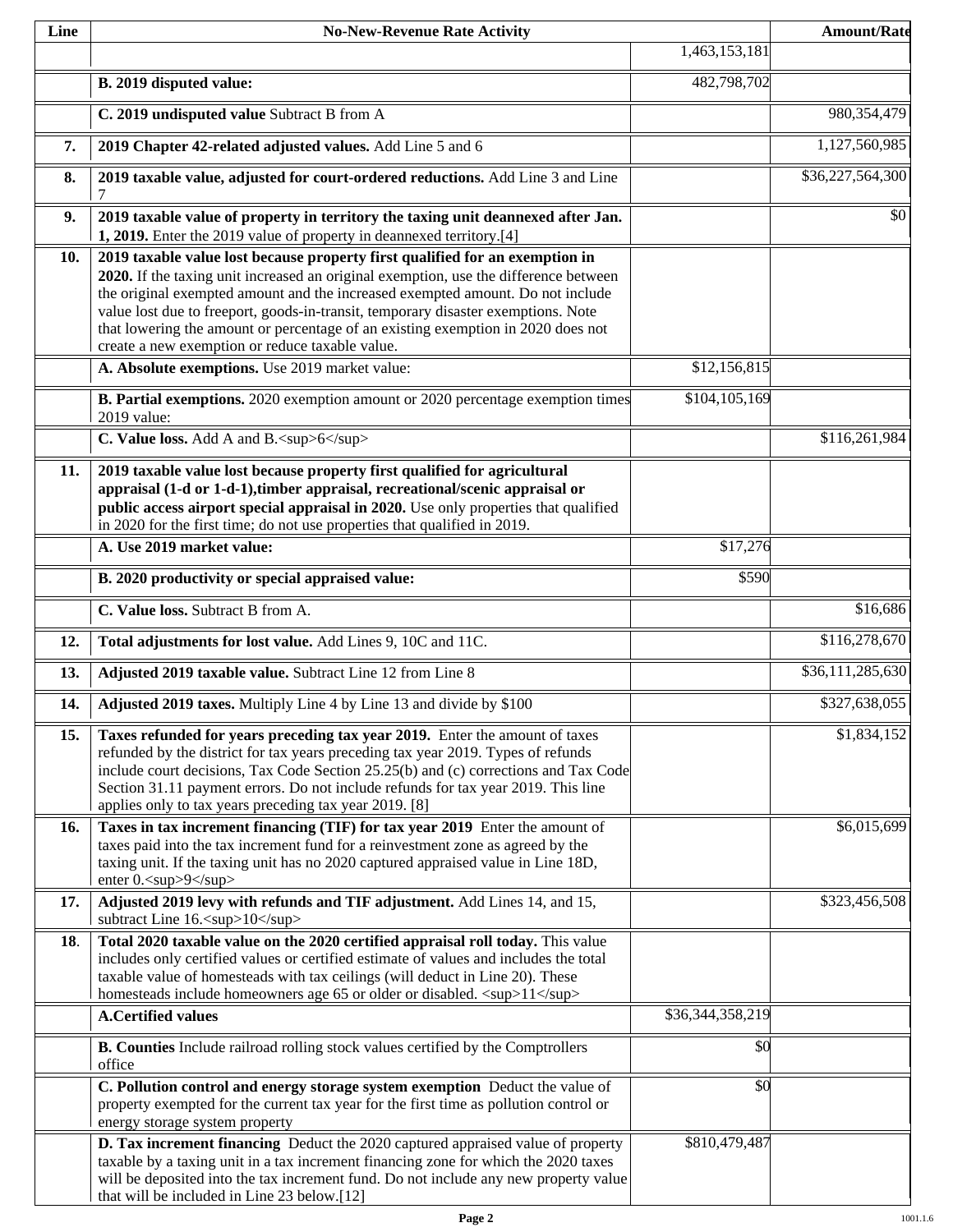| Line |                                                                                                                                                                                                                                                                                                                                                                                                                                                                                                                                                                                                                                                                                                                                                           | <b>No-New-Revenue Rate Activity</b> |               | <b>Amount/Rate</b> |
|------|-----------------------------------------------------------------------------------------------------------------------------------------------------------------------------------------------------------------------------------------------------------------------------------------------------------------------------------------------------------------------------------------------------------------------------------------------------------------------------------------------------------------------------------------------------------------------------------------------------------------------------------------------------------------------------------------------------------------------------------------------------------|-------------------------------------|---------------|--------------------|
|      | E. Total 2020 value Add A and B, then subtract C and D                                                                                                                                                                                                                                                                                                                                                                                                                                                                                                                                                                                                                                                                                                    |                                     |               | \$35,533,878,732   |
| 19.  | Total value of properties under protest or not included on certified appraisal<br>roll. [13]                                                                                                                                                                                                                                                                                                                                                                                                                                                                                                                                                                                                                                                              |                                     |               |                    |
|      | A. 2020 taxable value of properties under protest The chief appraiser certifies a<br>list of properties still under ARB protest. The list shows the appraisal district's<br>value and the taxpayer's claimed value, if any, or an estimate of the value if the<br>taxpayer wins. For each of the properties under protest, use the lowest of these<br>values. Enter the total value under protest [14]                                                                                                                                                                                                                                                                                                                                                    |                                     | \$826,108,513 |                    |
|      | B. 2020 value of properties not under protest or included on certified appraisal<br>roll. The chief appraiser gives taxing units a list of those taxable properties that the<br>chief appraiser knows about but are not included in the appraisal roll certification.<br>These properties also are not on the list of properties that are still under protest. On<br>this list of properties, the chief appraiser includes the market value, appraised value<br>and exemptions for the preceding year and a reasonable estimate of the market value,<br>appraised value and exemptions for the current year. Use the lower market, appraised<br>or taxable value (as appropriate). Enter the total value of property not on the certified<br>roll. $[15]$ |                                     | \$0           |                    |
|      | C. Total value under protest or not certified. Add A and B.                                                                                                                                                                                                                                                                                                                                                                                                                                                                                                                                                                                                                                                                                               |                                     |               | \$826,108,513      |
| 20.  | 2020 tax ceilings. Counties, cities and junior colleges enter 2020 total taxable value<br>of homesteads with tax ceilings. These include the homesteads of homeowners age<br>65 or older or disabled. Other taxing units enter 0. If your taxing unit adopted the tax<br>ceiling provision in 2019 or a prior year for homeowners age 65 or older or disabled,<br>use this step.                                                                                                                                                                                                                                                                                                                                                                          |                                     |               | \$0                |
| 21.  | 2020 total taxable value. Add Lines 18E and 19C. Subtract Line 20C.                                                                                                                                                                                                                                                                                                                                                                                                                                                                                                                                                                                                                                                                                       |                                     |               | \$36,359,987,245   |
| 22.  | Total 2020 taxable value of properties in territory annexed after Jan. 1, 2019.<br>Include both real and personal property. Enter the 2020 value of property in territory<br>annexed. [18]                                                                                                                                                                                                                                                                                                                                                                                                                                                                                                                                                                |                                     |               | \$103,000          |
| 23.  | Total 2020 taxable value of new improvements and new personal property<br>located in new improvements. New means the item was not on the appraisal roll in<br>2019. An improvement is a building, structure, fixture or fence erected on or affixed<br>to land. New additions to existing improvements may be included if the appraised<br>value can be determined. New personal property in a new improvement must have<br>been brought into the taxing unit after Jan. 1, 2019 and be located in a new<br>improvement. New improvements do include property on which a tax abatement<br>agreement has expired for 2020. [19]                                                                                                                            |                                     |               | \$504,215,542      |
| 24.  | Total adjustments to the 2020 taxable value. Add Lines 22 and 23.                                                                                                                                                                                                                                                                                                                                                                                                                                                                                                                                                                                                                                                                                         |                                     |               | \$504,318,542      |
| 25.  | Adjusted 2020 taxable value. Subtract Line 24 from Line 21.                                                                                                                                                                                                                                                                                                                                                                                                                                                                                                                                                                                                                                                                                               |                                     |               | \$35,855,668,703   |
| 26.  | 2020 NNR tax rate. Divide Line 17 by Line 25 and multiply by \$100.                                                                                                                                                                                                                                                                                                                                                                                                                                                                                                                                                                                                                                                                                       |                                     |               | \$.902107 / \$100  |
| 27.  | <b>COUNTIES ONLY.</b> Add together the NNR tax rates for each type of tax the<br>county levies. The total is the 2020 county NNR tax rate                                                                                                                                                                                                                                                                                                                                                                                                                                                                                                                                                                                                                 |                                     |               |                    |
|      | [1]Tex. Tax Code Section                                                                                                                                                                                                                                                                                                                                                                                                                                                                                                                                                                                                                                                                                                                                  | [2]Tex. Tax Code Section            |               |                    |
|      | [3] Tex. Tax Code Section                                                                                                                                                                                                                                                                                                                                                                                                                                                                                                                                                                                                                                                                                                                                 | [4] Tex. Tax Code Section           |               |                    |
|      | [5] Tex. Tax Code Section                                                                                                                                                                                                                                                                                                                                                                                                                                                                                                                                                                                                                                                                                                                                 | [6]Tex. Tax Code Section            |               |                    |
|      | [7] Tex. Tax Code Section                                                                                                                                                                                                                                                                                                                                                                                                                                                                                                                                                                                                                                                                                                                                 | [8] Tex. Tax Code Section           |               |                    |
|      | [9]Tex. Tax Code Section                                                                                                                                                                                                                                                                                                                                                                                                                                                                                                                                                                                                                                                                                                                                  | [10]Tex. Tax Code Section           |               |                    |
|      | [11]Tex. Tax Code Section                                                                                                                                                                                                                                                                                                                                                                                                                                                                                                                                                                                                                                                                                                                                 | [12]Tex. Tax Code Section           |               |                    |
|      | [13] Tex. Tax Code Section                                                                                                                                                                                                                                                                                                                                                                                                                                                                                                                                                                                                                                                                                                                                | [14]Tex. Tax Code Section           |               |                    |
|      | [15]Tex. Tax Code Section                                                                                                                                                                                                                                                                                                                                                                                                                                                                                                                                                                                                                                                                                                                                 | [16]Tex. Tax Code Section           |               |                    |

**[17]Tex. Tax Code Section [18]Tex. Tax Code Section** 

**[19]Tex. Tax Code Section [20]Tex. Tax Code Section** 

**[21]Tex. Tax Code Section**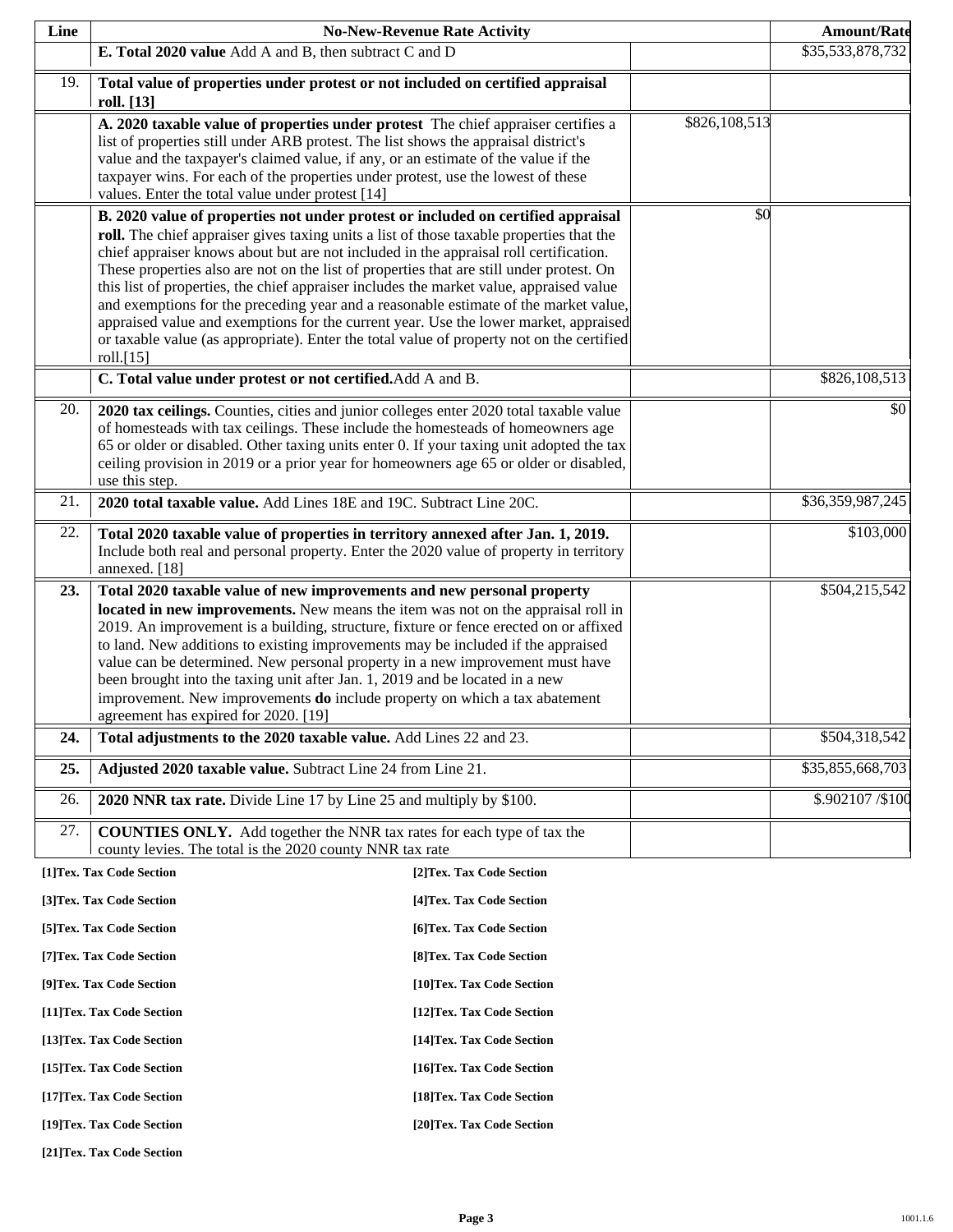# STEP 2: Voter-Approval Tax Rate

The voter-approval tax rate is the highest tax rate that a taxing unit may adopt without holding an election to seek voter approval of the rate. The voter-approval tax rate is split into two separate rates:

1. **Maintenance and Operations (M&O) Tax Rate:** The M&O portion is the tax rate that is needed to raise the same amount of taxes that the taxing unit levied in the prior year plus the applicable percentage allowed by law. This rate accounts for such things as salaries, utilities and day-to-day operations.

2. **Debt Rate:** The debt rate includes the debt service necessary to pay the taxing units debt payments in the coming year. This rate accounts for principal and interest on bonds and other debt secured by property tax revenue.

The voter-approval tax rate for a county is the sum of the voter-approval tax rates calculated for each type of tax the county levies. In most cases the voter-approval tax rate exceeds the no-new-revenue tax rate, but occasionally decreases in a taxing units debt service will cause the NNR tax rate to be higher than the voter-approval tax rate.

| Line | <b>Voter Approval Tax Rate Activity</b>                                                                                                                                                                                                                                                                                                                                                                                                                                                                                                                                                                                                                                        |           | <b>Amount/Rate</b> |
|------|--------------------------------------------------------------------------------------------------------------------------------------------------------------------------------------------------------------------------------------------------------------------------------------------------------------------------------------------------------------------------------------------------------------------------------------------------------------------------------------------------------------------------------------------------------------------------------------------------------------------------------------------------------------------------------|-----------|--------------------|
| 28.  | 2019 M&O tax rate. Enter the 2019 M&O tax rate.                                                                                                                                                                                                                                                                                                                                                                                                                                                                                                                                                                                                                                |           | \$.610139          |
| 29.  | 2019 taxable value, adjusted for actual and potential court-ordered<br>adjustments. Enter the amount in Line 8 of the No-New-Revenue Tax Rate<br>Worksheet.                                                                                                                                                                                                                                                                                                                                                                                                                                                                                                                    |           | 36,227,564,300     |
| 30.  | Total 2019 M&O levy. Multiply Line 28 by Line 29 and divide by \$100                                                                                                                                                                                                                                                                                                                                                                                                                                                                                                                                                                                                           |           | 221,038,498        |
| 31.  | Adjusted 2019 levy for calculating NNR M&O rate. Add Line 31E to Line 30.                                                                                                                                                                                                                                                                                                                                                                                                                                                                                                                                                                                                      |           | 218,197,086        |
|      | A. 2019 sales tax specifically to reduce property taxes. For cities, counties and<br>hospital districts, enter the amount of additional sales tax collected and spent on<br>M&O expenses in 2019, if any. Other taxing units, enter 0. Counties must exclude<br>any amount that was spent for economic development grants from the amount of<br>sales tax spent                                                                                                                                                                                                                                                                                                                |           |                    |
|      | B. M&O taxes refunded for years preceding tax year 2019. Enter the amount of<br>M&O taxes refunded in the preceding year for taxes before that year. Types of<br>refunds include court decisions, Tax Code Section 25.25(b) and (c) corrections and<br>Tax Code Section 31.11 payment errors. Do not include refunds for tax year 2019.<br>This line applies only to tax years preceding tax year 2019                                                                                                                                                                                                                                                                         | 1,204,007 |                    |
|      | C. 2019 taxes in TIF: Enter the amount of taxes paid into the tax increment fund for<br>a reinvestment zone as agreed by the taxing unit. If the taxing unit has no 2020<br>captured appraised value in Line 18D, enter 0                                                                                                                                                                                                                                                                                                                                                                                                                                                      | 4,045,419 |                    |
|      | D. 2019 transferred function: If discontinuing all of a department, function or<br>activity and transferring it to another taxing unit by written contract, enter the<br>amount spent by the taxing unit discontinuing the function in the 12 months<br>preceding the month of this calculation. If the taxing unit did not operate this<br>function for this 12-month period, use the amount spent in the last full fiscal year in<br>which the taxing unit operated the function. The taxing unit discontinuing the<br>function will subtract this amount in E below. The taxing unit receiving the function<br>will add this amount in E below. Other taxing units enter 0. |           |                    |
|      | E. 2019 M&O levy adjustments. Add A and B, then subtract C. For taxing unit<br>with D, subtract if discontinuing function and add if receiving function                                                                                                                                                                                                                                                                                                                                                                                                                                                                                                                        |           | $-2,841,412$       |
| 32.  | Adjusted 2020 taxable value. Enter the amount in Line 25 of the No-New-<br>Revenue Tax Rate Worksheet.                                                                                                                                                                                                                                                                                                                                                                                                                                                                                                                                                                         |           | 35,855,668,703     |
| 33.  | 2020 NNR M&O rate (unadjusted) Divide Line 31 by Line 32 and multiply by<br>\$100.                                                                                                                                                                                                                                                                                                                                                                                                                                                                                                                                                                                             |           | 0.608543           |
| 34.  | Rate adjustment for state criminal justice mandate. Enter the rate calculated in C<br>If not applicable, enter 0.                                                                                                                                                                                                                                                                                                                                                                                                                                                                                                                                                              |           | 0.000000           |
|      | A. 2020 state criminal justice mandate. Enter the amount spent by a county in the<br>previous 12 months providing for the maintenance and operation cost of keeping<br>inmates in county-paid facilities after they have been sentenced. Do not include any<br>state reimbursement received by the county for the same purpose.                                                                                                                                                                                                                                                                                                                                                |           |                    |
|      | B. 2019 state criminal justice mandate Enter the amount spent by a county in the<br>12 months prior to the previous 12 months providing for the maintenance and<br>operation cost of keeping inmates in county-paid facilities after they have been<br>sentenced. Do not include any state reimbursement received by the county for the<br>same purpose. Enter zero if this is the first time the mandate applies                                                                                                                                                                                                                                                              | $\theta$  |                    |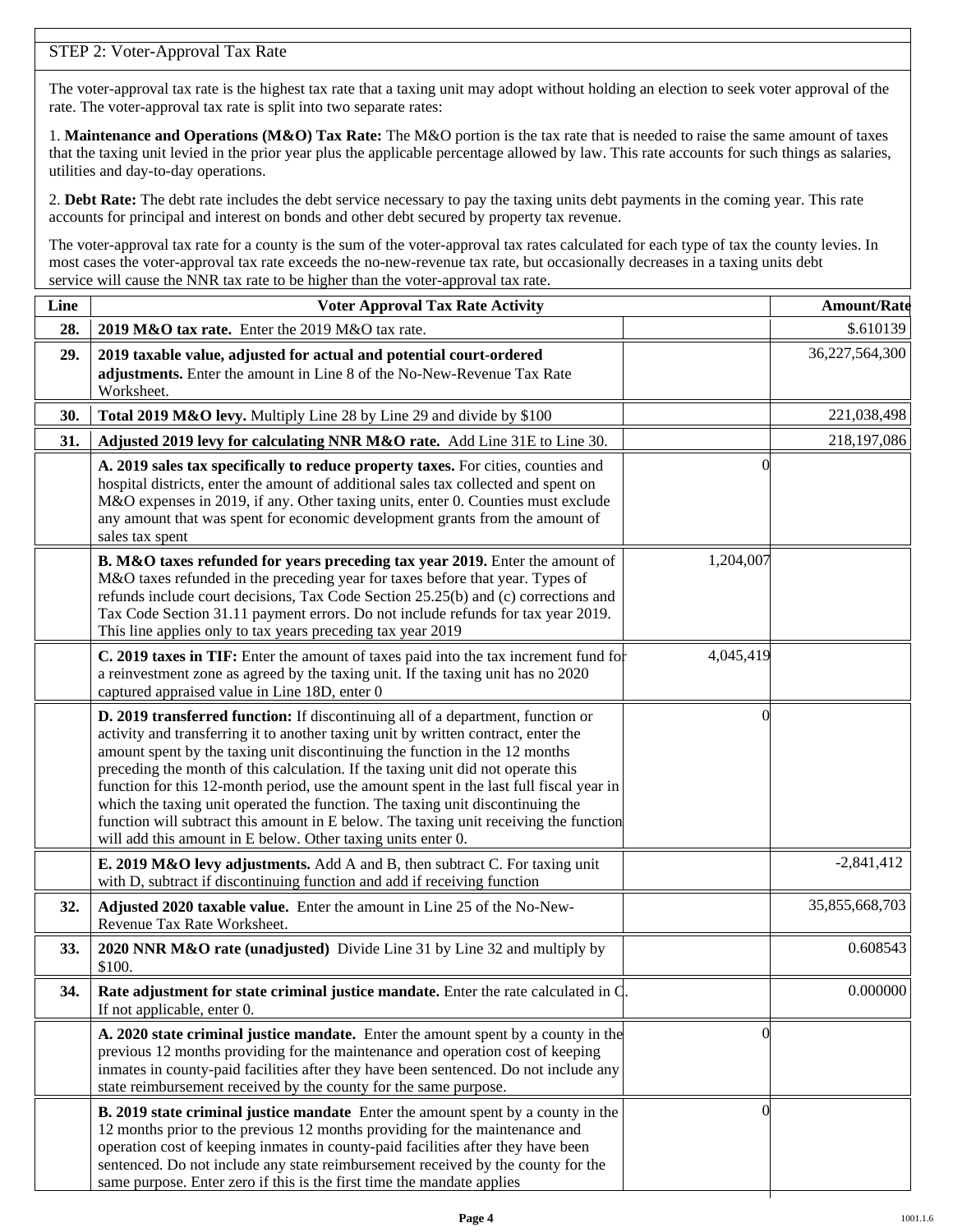| Line | <b>Voter Approval Tax Rate Activity</b>                                                                                                                                                                                                                                                                                                                                                                                                                                                                                                                                                                                                                                                                                          |                | <b>Amount/Rate</b> |
|------|----------------------------------------------------------------------------------------------------------------------------------------------------------------------------------------------------------------------------------------------------------------------------------------------------------------------------------------------------------------------------------------------------------------------------------------------------------------------------------------------------------------------------------------------------------------------------------------------------------------------------------------------------------------------------------------------------------------------------------|----------------|--------------------|
|      | C. Subtract B from A and divide by Line 32 and multiply by \$100                                                                                                                                                                                                                                                                                                                                                                                                                                                                                                                                                                                                                                                                 | 0.000000       |                    |
| 35.  | Rate adjustment for indigent health care expenditures Enter the rate calculated in<br>C. If not applicable, enter 0                                                                                                                                                                                                                                                                                                                                                                                                                                                                                                                                                                                                              |                | 0.000000           |
|      | A. 2020 indigent health care expenditures Enter the amount paid by a taxing unit<br>providing for the maintenance and operation cost of providing indigent health care<br>for the period beginning on July 1, 2019 and ending on June 30, 2020, less any state<br>assistance received for the same purpose                                                                                                                                                                                                                                                                                                                                                                                                                       | $\Omega$       |                    |
|      | <b>B. 2019 indigent health care expenditures</b> Enter the amount paid by a taxing unit<br>providing for the maintenance and operation cost of providing indigent health care<br>for the period beginning on July 1, 2018 and ending on June 30, 2019, less any state<br>assistance received for the same purpose                                                                                                                                                                                                                                                                                                                                                                                                                | $\Omega$       |                    |
|      | C. Subtract B from A and divide by Line 32 and multiply by \$100                                                                                                                                                                                                                                                                                                                                                                                                                                                                                                                                                                                                                                                                 | 0.000000       |                    |
| 36.  | Rate adjustment for county indigent defense compensation Enter the lessor of C<br>and D. If not applicable, enter 0                                                                                                                                                                                                                                                                                                                                                                                                                                                                                                                                                                                                              |                | 0.000000           |
|      | A. 2020 indigent defense compensation expenditures Enter the amount paid by a<br>county to provide appointed counsel for indigent individuals for the period beginning<br>on July 1, 2019 and ending on June 30, 2020, less any state grants received by the<br>county for the same purpose                                                                                                                                                                                                                                                                                                                                                                                                                                      | $\theta$       |                    |
|      | B. 2019 indigent defense compensation expenditures Enter the amount paid by a<br>county to provide appointed counsel for indigent individuals for the period beginning<br>on July 1, 2018 and ending on June 30, 2019, less any state grants received by the<br>county for the same purpose                                                                                                                                                                                                                                                                                                                                                                                                                                      | $\Omega$       |                    |
|      | C. Subtract B from A and divide by Line 32 and multiply by \$100                                                                                                                                                                                                                                                                                                                                                                                                                                                                                                                                                                                                                                                                 | 0.000000       |                    |
|      | <b>D.</b> Multiply B by 0.05 and divide by Line 32 and multiply by \$100                                                                                                                                                                                                                                                                                                                                                                                                                                                                                                                                                                                                                                                         | 0.000000       |                    |
| 37.  | Rate adjustment for county hospital expenditures. Enter the lessor of C and D, if<br>applicable. If not applicable, enter 0.                                                                                                                                                                                                                                                                                                                                                                                                                                                                                                                                                                                                     |                | $\overline{0}$     |
|      | A. 2020 eligible county hospital expenditures Enter the amount paid by the county<br>or municipality to maintain and operate an eligible county hospital for the period<br>beginning on July 1, 2019 and ending on June 30, 2020                                                                                                                                                                                                                                                                                                                                                                                                                                                                                                 | $\overline{0}$ |                    |
|      | B. 2019 eligible county hospital expenditures Enter the amount paid by the county<br>or municipality to maintain and operate an eligible county hospital for the period<br>beginning on July 1, 2018 and ending on June 30, 2019                                                                                                                                                                                                                                                                                                                                                                                                                                                                                                 | $\overline{0}$ |                    |
|      | C. Subtract B from A and divide by Line 32 and multiply by \$100                                                                                                                                                                                                                                                                                                                                                                                                                                                                                                                                                                                                                                                                 | 0.000000       |                    |
|      | <b>D.</b> Multiply B by 0.08 and divide by Line 32 and multiply by \$100                                                                                                                                                                                                                                                                                                                                                                                                                                                                                                                                                                                                                                                         | 0.000000       |                    |
| 38.  | Adjusted 2020 NNR M&O rate. Add Lines 33, 34, 35, 36, and 37                                                                                                                                                                                                                                                                                                                                                                                                                                                                                                                                                                                                                                                                     |                | 0.608543           |
| 39.  | 2020 voter-approval $M&O$ rate. Enter the rate as calculated by the appropriate<br>scenario below.<br>Special Taxing Unit If the taxing unit qualifies as a special taxing unit, multiply<br>Line 38 by 1.08<br>$-0r-$<br>Other Taxing Unit If the taxing unit does not qualify as a special taxing unit,<br>multiply Line 38 by 1.035.                                                                                                                                                                                                                                                                                                                                                                                          |                | 0.629842           |
|      | $-0r-$<br>Taxing unit affected by disaster declaration If the taxing unit is located in an area<br>declared as disater area, the governing body may direct the person calculating the<br>voter-approval rate to calculate in the manner provided for a special taxing unit. The<br>taxing unit shall continue to calculate the voter-approval rate in this manner until the<br>earlier of 1) the second year in which total taxable value on the certified appraisal<br>roll exceeds the total taxable value of the tax year in which the disaster occurred, and<br>2) the third tax year after the tax year in which the disaster occurred. If the taxing<br>unit qualifies under this scenario, multiply Line 38 by 1.08. [27] |                |                    |
| 40.  | Total 2020 debt to be paid with property taxes and additional sales tax revenue.<br>Debt means the interest and principal that will be paid on debts that:<br>(1) are paid by property taxes,<br>(2) are secured by property taxes,<br>(3) are scheduled for payment over a period longer than one year, and<br>(4) are not classified in the taxing unit's budget as M&O expenses.                                                                                                                                                                                                                                                                                                                                              |                |                    |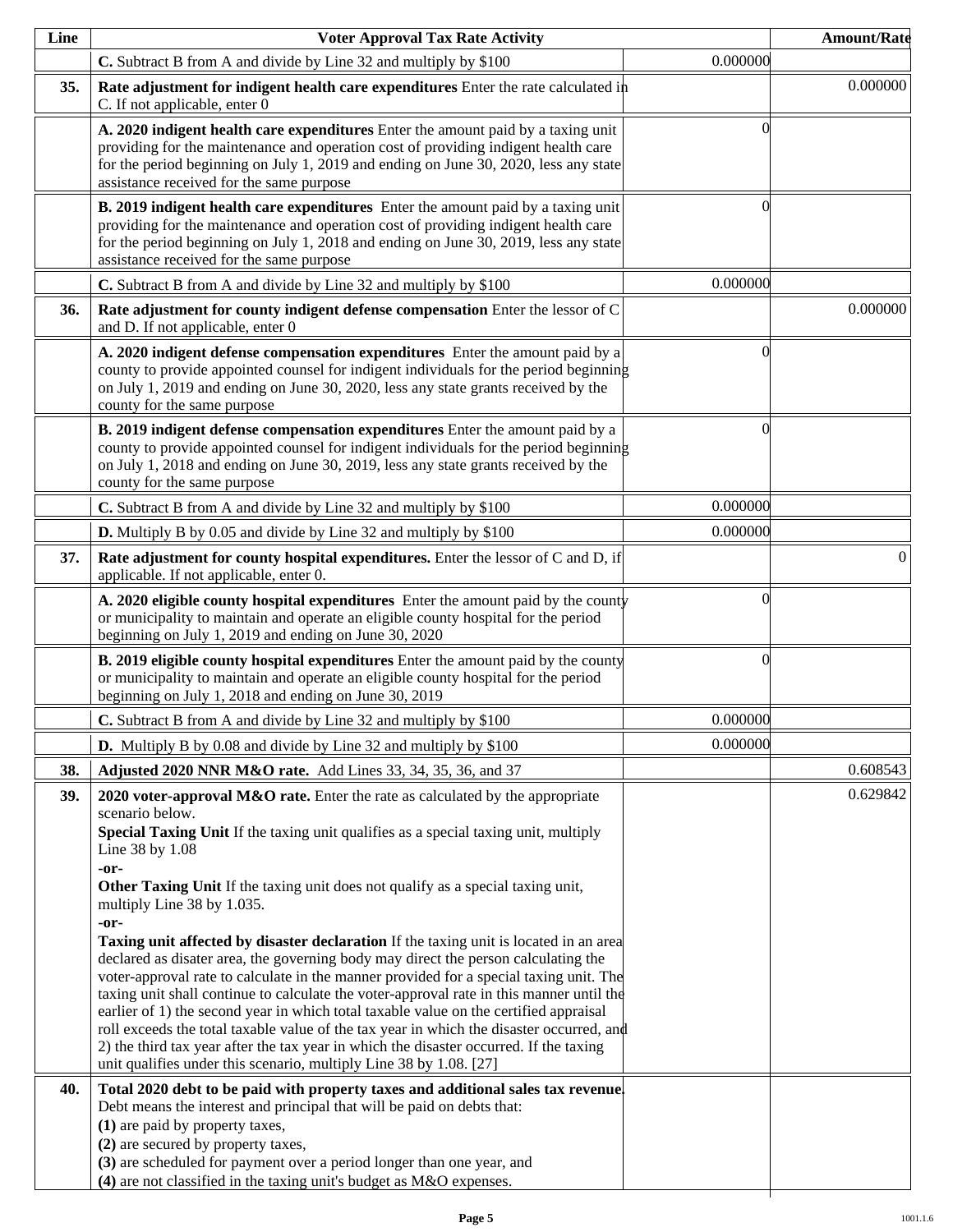| Line | <b>Voter Approval Tax Rate Activity</b>                                                                                                                                                                                                                                                                                                                      |             | <b>Amount/Rate</b> |  |
|------|--------------------------------------------------------------------------------------------------------------------------------------------------------------------------------------------------------------------------------------------------------------------------------------------------------------------------------------------------------------|-------------|--------------------|--|
|      | A. Debt also includes contractual payments to other taxing units that have incurred<br>debts on behalf of this taxing unit, if those debts meet the four conditions above.<br>Include only amounts that will be paid from property tax revenue. Do not include<br>appraisal district budget payments.<br>Enter debt amount                                   | 116,798,852 |                    |  |
|      | B. Subtract unencumbered fund amount used to reduce total debt.                                                                                                                                                                                                                                                                                              | 4,000,000   |                    |  |
|      | C. Subtract certified amount spent from sales tax to reduce debt(enter zero if<br>none)                                                                                                                                                                                                                                                                      |             |                    |  |
|      | D. Subtract amount paid from other resource                                                                                                                                                                                                                                                                                                                  | 10,507,914  |                    |  |
|      | E. Adjusted debt Subtract B, C and D from A                                                                                                                                                                                                                                                                                                                  |             | 102,290,938        |  |
| 41.  | Certified 2019 excess debt collections Enter the amount certified by the collector.                                                                                                                                                                                                                                                                          |             | $\Omega$           |  |
| 42.  | Adjusted 2020 debt Subtract Line 41 from Line 40E                                                                                                                                                                                                                                                                                                            |             | 102,290,938        |  |
| 43.  | 2020 anticipated collection rate. If the anticipated collection rate in A is lower<br>than actual collection rates in B, C and D, enter the lowest collection rate from B, C<br>and D. If the anticipated rate in A is higher than at least one of the rates in the prior<br>three years, enter the rate from A. Note that the rate can be greater than 100% |             | 99.25              |  |
|      | A. Enter the 2020 anticipated collection rate certified by the collector                                                                                                                                                                                                                                                                                     | 99.25       |                    |  |
|      | <b>B.</b> Enter the 2019 actual collection rate                                                                                                                                                                                                                                                                                                              | 99.25       |                    |  |
|      | C. Enter the 2018 actual collection rate                                                                                                                                                                                                                                                                                                                     | 99.60       |                    |  |
|      | <b>D.</b> Enter the 2017 actual collection rate                                                                                                                                                                                                                                                                                                              | 99.34       |                    |  |
| 44.  | 2020 debt adjusted for collections. Divide Line 42 by Line 43.                                                                                                                                                                                                                                                                                               |             | 103,063,917        |  |
| 45.  | 2020 total taxable value. Enter the amount on Line 21 of the No-New-Revenue<br>Tax Rate Worksheet.                                                                                                                                                                                                                                                           |             | 36,359,987,245     |  |
| 46.  | 2020 debt rate Divide Line 44 by Line 45 and multiply by \$100.                                                                                                                                                                                                                                                                                              |             | 0.283454           |  |
| 47.  | 2020 voter-approval tax rate                                                                                                                                                                                                                                                                                                                                 |             | 0.913296           |  |
| 48.  | <b>COUNTIES ONLY</b>                                                                                                                                                                                                                                                                                                                                         |             |                    |  |
|      | STEP 3 NNR Tax Rate and Voter-Approval Tax Rate Adjustments for Additional Sales tAx to Reduce Property Taxes                                                                                                                                                                                                                                                |             |                    |  |

Cities, counties and hospital districts may levy a sales tax specifically to reduce property taxes. Local voters by election must approve imposing or abolishing the additional sales tax. If approved, the taxing unit must reduce its NNR and voter-approval tax rates to offset the expected sales tax revenue.

This section should only be completed by a county, city or hospital district that is required to adjust its NNR tax rate and/or voterapproval tax rate because it adopted the additional sales tax.

| Line | <b>Additional Sales and Use Tax Worksheet</b>                                                                                                                                                                                                                                                                                                                                                                                                                                                                                                           | <b>Amount/Rate</b> |
|------|---------------------------------------------------------------------------------------------------------------------------------------------------------------------------------------------------------------------------------------------------------------------------------------------------------------------------------------------------------------------------------------------------------------------------------------------------------------------------------------------------------------------------------------------------------|--------------------|
| 49.  | <b>Taxable sales.</b> For taxing units that adopted the sales tax in November 2019 or May<br>2020, enter the Comptroller's estimate of taxable sales for the previous four quarters.<br>Estimates of taxable sales may be obtained through the Comptroller's Allocation<br>Historical Summary webpage. Taxing units that adopted the sales tax before<br>November 2019, skip this line.                                                                                                                                                                 |                    |
| 50.  | <b>Estimated sales tax revenue.</b> Counties exclude any amount that is or will be spent<br>for economic development grants from the amount of estimated sales tax revenue.<br>Taxing units that adopted the sales tax in November 2019 or in May 2020.<br>Multiply the amount on Line 49 by the sales tax rate (.01, .005 or .0025, as<br>applicable) and multiply the result by $.95[3]$ -or-<br>Taxing units that adopted the sales tax before November 2019. Enter the sales<br>tax revenue for the previous four quarters. Do not multiply by .95. |                    |
| 51.  | <b>2020 total taxable value.</b> Enter the amount from Line 21 of the No-New-Revenue<br>Tax Rate Worksheet                                                                                                                                                                                                                                                                                                                                                                                                                                              | 36, 359, 987, 245  |
| 52.  | Sales tax adjustment rate. Divide Line 50 by Line 51 and multiply by \$100.                                                                                                                                                                                                                                                                                                                                                                                                                                                                             | 0.000000           |
| 53.  | 2020 NNR tax rate, unadjusted for sales tax.[35] Enter the rate from Line 26 or<br>27, as applicable, on the No-New-Revenue Tax Rate Worksheet.                                                                                                                                                                                                                                                                                                                                                                                                         | \$.902107          |
| 54.  | 2020 NNR tax rate, adjusted for sales tax.<br>Subtract Line 52 from Line 55.                                                                                                                                                                                                                                                                                                                                                                                                                                                                            | \$.902107          |
| 55.  | 2020 voter-approval tax rate, unadjusted for sales tax.[36] Enter the rate from                                                                                                                                                                                                                                                                                                                                                                                                                                                                         | 0.913296           |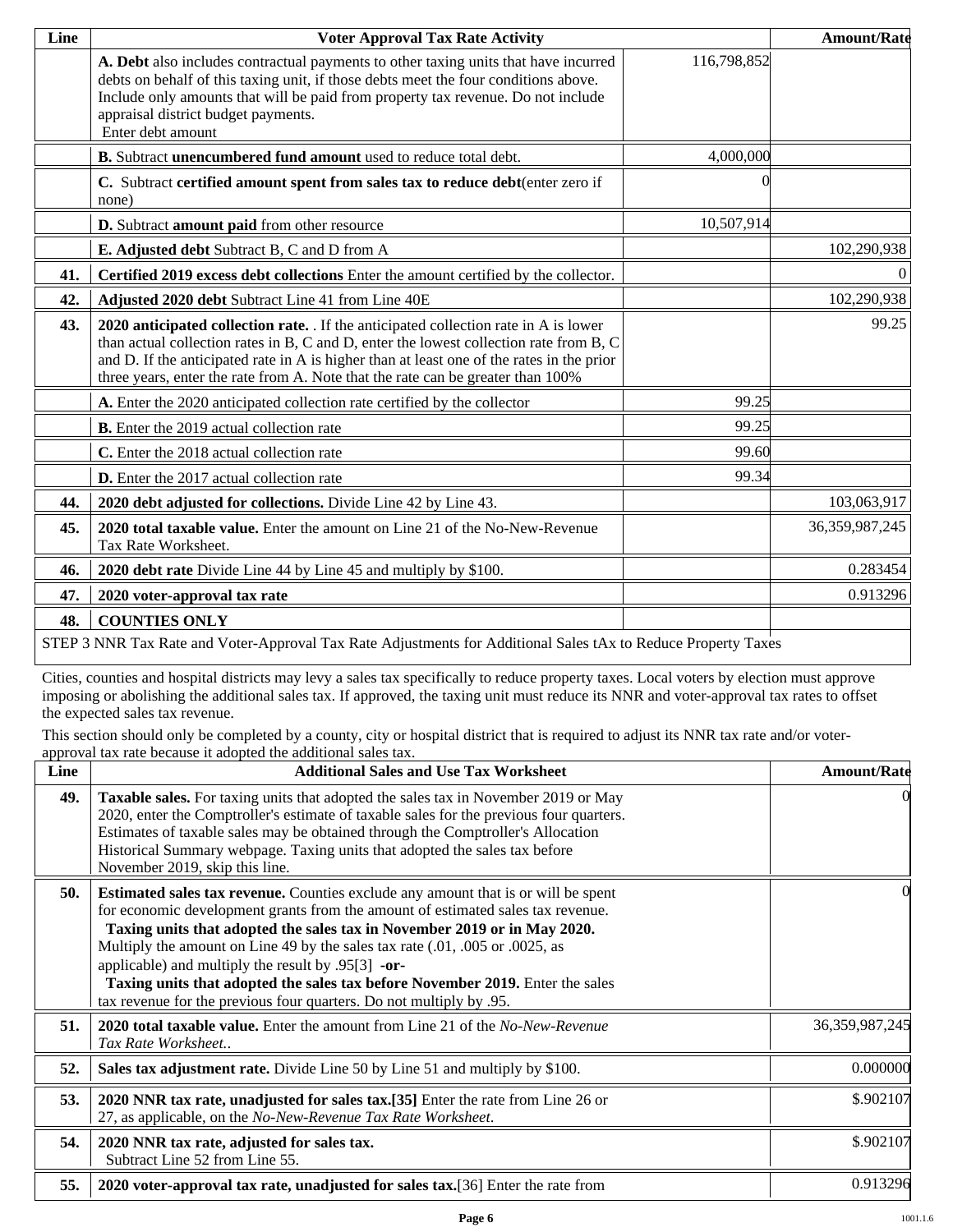| Line | <b>Additional Sales and Use Tax Worksheet</b>                                           | <b>Amount/Rate</b> |
|------|-----------------------------------------------------------------------------------------|--------------------|
|      | Line 47 or Line 48 as applicable, of the Voter-Approval Tax Rate<br>Worksheet           |                    |
| 56.  | 2020 voter-approval tax rate, adjusted for sales tax.<br>Subtract Line 52 from Line 55. | 0.913296           |
|      | [38]Tex. Tax Code Section<br>[37]Tex. Tax Code Section                                  |                    |

#### STEP 4: Additional Rollback Protection for Pollution Control

A taxing unit may raise its rate for M&O funds used to pay for a facility, device or method for the control of air, water or land pollution. This includes any land, structure, building, installation, excavation, machinery, equipment or device that is used, constructed, acquired or installed wholly or partly to meet or exceed pollution control requirements. The taxing units expenses are those necessary to meet the requirements of a permit issued by the Texas Commission on Environmental Quality (TCEQ). The taxing unit must provide the tax assessor with a copy of the TCEQ letter of determination that states the portion of the cost of the installation for pollution control.

This section should only by completed by a taxing unit that uses M&O funds to pay for a facility, device or method for the control of air, water or land pollution.

| Line | Activity                                                                                                                                                                                                                                        | <b>Amount/Rate</b> |
|------|-------------------------------------------------------------------------------------------------------------------------------------------------------------------------------------------------------------------------------------------------|--------------------|
| 57.  | Certified expenses from the Texas Commission on Environmental Quality (TCEQ).[6] Enter the<br>amount certified in the determination letter from TCEQ. The taxing unit shall provide its tax assessor<br>collector with a copy of the letter.[7] | \$0                |
| 58.  | <b>2020 total taxable value.</b> Enter the amount from Line 21 of the No-New-Revenue Tax Rate Worksheet                                                                                                                                         | \$36,359,987,245   |
| 59.  | <b>Additional rate for pollution control.</b> Divide Line 57 by Line 58 and multiply by \$100.                                                                                                                                                  | 0.000000           |
| 60.  | 2020 voter-approval tax rate, adjusted for pollution control. Add Line 59 to one of the following lines<br>(as applicable): Line 47, Line 48 (counties) or Line 56 (taxing units with the additional sales tax).                                | 0.913296           |
|      | [37] Tex. Tax Code Section<br>[38]Tex. Tax Code Section                                                                                                                                                                                         |                    |

### STEP 5: Voter-Voter-Approval Tax Rate Adjustment for Unused Increment Rate

The unused increment rate is the rate equal to the difference between the adopted tax rate and voter-approval tax rate before the unused increment rate for the prior three years.[39] In a year where a special taxing unit adopts a rate above the voter-approval tax rate by applying any portion of the unused increment rate, the unused increment rate for that year would be zero. Consult with legal counsel to ensure appropriate calculation of the unused increment rate.

For each tax year before 2020, the difference between the adopted tax rate and voter-approval rate is considered zero, therefore the unused increment rate for 2020 is zero.[40]

This section should only be completed by a taxing unit that is a municipality of less than 30,000 or a taxing unit that does not meet the definition of a special taxing unit. [41]

| Line | <b>Activity</b>                                                                                              | <b>Amount/Rate</b> |
|------|--------------------------------------------------------------------------------------------------------------|--------------------|
| 61.  | <b>2019 unused increment rate.</b> Subtract the 2019 actual tax rate and the 2019 unused increment rate from | 0.000000           |
|      | the 2019 voter-approval tax rate. If the number is less than zero, enter zero. If the year is prior to 2020, |                    |
|      | enter zero.                                                                                                  |                    |
| 62.  | <b>2018</b> unused increment rate. Subtract the 2018 actual tax rate and the 2018 unused increment rate from | 0.000000           |
|      | the 2028 voter-approval tax rate. If the number is less than zero, enter zero. If the year is prior to 2020, |                    |
|      | enter zero.                                                                                                  |                    |
| 63.  | <b>2017 unused increment rate.</b> Subtract the 2017 actual tax rate and the 2017 unused increment rate from | 0.000000           |
|      | the 2017 voter-approval tax rate. If                                                                         |                    |
|      | the number is less than zero, enter zero. If the year is prior to 2020, enter zero.                          |                    |
| 64.  | 2020 unused increment rate. Add Lines 61, 62 and 63.                                                         | 0.000000           |
| 65.  | 2020 voter-approval tax rate, adjusted for unused increment rate. Add Line 64 to one of the                  | 0.000000           |
|      | following lines (as applicable): Line 47, Line 48 (counties), Line 56 (taxing units with the additional      |                    |
|      | sales tax) or Line 60 (taxing units with pollution control).                                                 |                    |